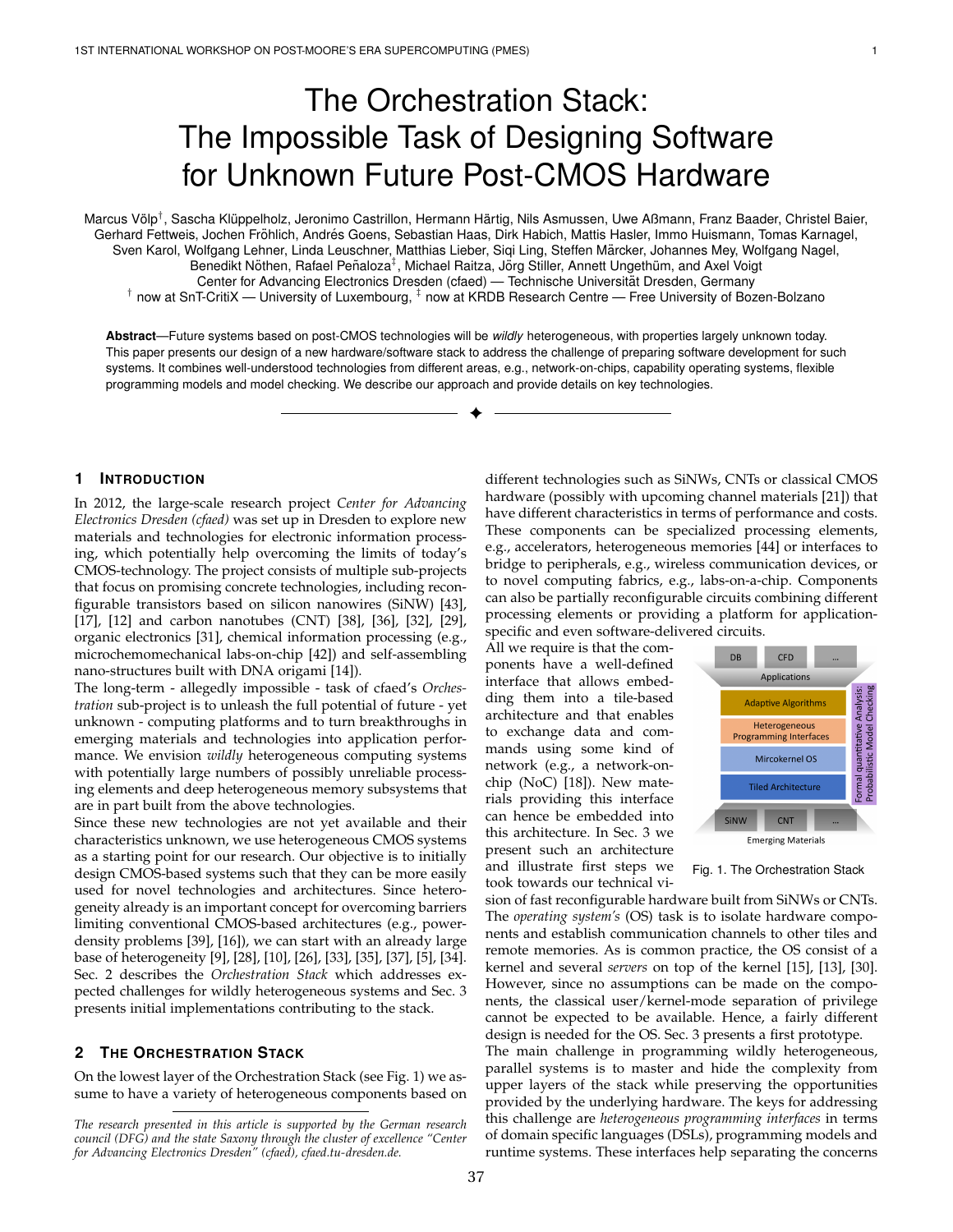of core algorithmic problems and possible implementations from structural properties of the architecture and particular properties of the heterogeneous components. Along interfaces, compilers are needed to lower the abstractions and, for example, reason about parallel execution and data layouts. Compilers must identify application resource demands specific to the hardware while exploiting heterogeneous resources. This includes methods for deciding where, when and how to run which parts of the application and where to store data, which, in turn, requires models of the specific heterogeneous resources. Compilers should thus generate alternatives equipped with meta-information for possible mappings of algorithms to resources. Based on the generated meta-information, application runtimes and OS-level resource managers negotiate desired and available resources to find a global schedule of resources that meets all application requirements. Once granted by the OS, the runtime adjusts the application by switching to the respective compiler generated alternative.

To benefit best from the flexibility of heterogeneous computing platforms with dynamic resource (re)allocation mechanisms, application algorithms need to provide a high degree of flexibility. Within Orchestration we work on data base applications (DB), computational fluid dynamics (CFD) and computational biologyy and use them as drivers for our approach.

Last but not least, we integrate formal methods in our design process to quantitatively analyze low-level orchestration protocols for stochastically modeled classes of applications and systems [4]. The model-based *formal quantitative analysis*, carried out using probabilistic model checking (cf. [11], [8]), is particularly useful for the comparative evaluation of (existing and future) design alternatives, to compare the performance of heuristic orchestration policies with theoretical optimal solutions or to determine optimal system parameter settings.

### **3 TOWARDS AN IMPLEMENTATION OF THE STACK**

This section provides some details of and pointers to components well fitting to the spirit of the Orchestration Stack. These examples include some of our own work and some others we found in the scientific literature.

**SiNW Reconfigurable Circuits:** As first steps to replace common CMOS circuits by new technology, we chose to start rebuilding CMOS-based reconfigurable circuits using *Silicon NanoWire* technology. SiNW technology promises simpler design and manufacturing processes, as it is doping-free, has homogeneous physical and electrical characteristics [17] and is inherently CMOS compatible. In SiNW transistors, polarity is individually controllable via a separate polarity gate. Thus, p-type and n-type transistors can be mixed on the die, which eases wiring constraints and allows for tighter placement.

Making use of this property allowed us to reduce the transistor count for a 6-function programmable logic cell over two inputs from 92 transistors for CMOS-based circuits to 26 [40]. We also improved basic gates like NAND, NOR, X(N)OR, majority/minority and MUX. Starting from this, we observe the effects of these improvements on a larger circuit, an 8-bit conditional carry adder. Using SiNW transistors, the speed can be improved by 25%, the area by 14% and the transistor count by almost 50%.

**The Tomahawk Architecture:** Tomahawk [2] is a CMOSbased multiprocessor system-on-a-chip (MPSoC) with processing elements and accelerators for digital signal processing and database querying [1], [41], [23]. Processing elements are equipped with local scratch-pad memories and connected via a NoC. The Tomahawk architecture allows for connecting arbitrary, untrusted hardware components, e.g., freely programmable FPGAs. To unify the control over these tiles, each tile is connected to the NoC via a Data Transfer Unit (DTU). The DTU provides controlled message passing and memory access to other networked components. It has two interfaces, one for the untrusted component to access outside memory and to send/receive messages, the other for higher privileged components to control the permissions of these accesses. The only requirement for the untrusted component to access memory and to send messages is the ability to access the DTU registers. Notably, it does not require complex architectural properties such as virtual memory for protection. In addition to the DTU-mechanisms, the Tomahawk provides a logically decoupled processing element called CoreManager, coordinating the processing elements and responsible for the allocation and configuration of processing elements and global memory and tile-to-tile data transfers (similar to [22]).

**The M**<sup>3</sup> **Operating System:** Similar to other microkernel-based approaches,  $M^3$  systems [3] are split into privileged kernels and unprivileged servers and applications. However, unlike in traditional OS approaches, the kernel cannot rely on processor features like user/kernel mode and memory management units to shield itself from applications.

Instead, in  $M^3$  systems, one or more  $M^3$  kernels run on dedicated and privileged tiles, while servers and applications run on unprivileged tiles. The key for isolation is that only privileged tiles can configure DTUs to, e.g., create communication channels. With this design, arbitrary components can be integrated as tiles and controlled by the  $M<sup>3</sup>$  kernel. The configuration of DTUs is controlled by means of capabilities modeled after the L4 capability [27] system. Capabilities are created and protected by the kernel and can be exchanged between servers and applications. OS functionality like file systems or network stacks are provided by servers on unprivileged tiles and can be accessed from applications via DTU messages. For example, a file system can be built as an untrusted FPGA.

**Heterogeneous Programming Interfaces:** As mentioned in Sec. 2, we achieve separation of concerns with *interfaces* at different levels. As an example at a lower level, we have built a dataflow-based language together with a retargetable compiler that generates optimized code for the Tomahawk architecture [7]. This includes a mapping of actors to heterogeneous processing elements, and of data transfers to the underlying message passing interface over the DTU. At higher levels, we have made significant progress in new algorithms for CFDs [19], [20], a DSL for computational biology [25] and a general skeleton framework [24]. We also see great potential on interfaces that allow describing memory access patterns, as successfully shown by Ben Nun et al [6] using template metaprogramming for different GPU architectures.

#### **4 CONCLUSION**

It is much too early to draw conclusions on whether or not the Orchestration Stack will successfully enable the effective and efficient usage of novel post-CMOS technologies. However, our initial experiences in building parts of the stack - mostly restricted to CMOS - did not expose any obvious show stoppers.

#### **REFERENCES**

- [1] O. Arnold, S. Haas *et al.*, "An application-specific instruction set for accelerating set-oriented database primitives," *SIGMOD*, 2014.
- [2] O. Arnold, E. Matus *et al.*, "Tomahawk: Parallelism and heterogeneity in communications signal processing MPSoCs," *ACM Transactions on Embedded Computer Systems*, vol. 13, no. 3s, pp. 107:1–107:24, Mar. 2014.